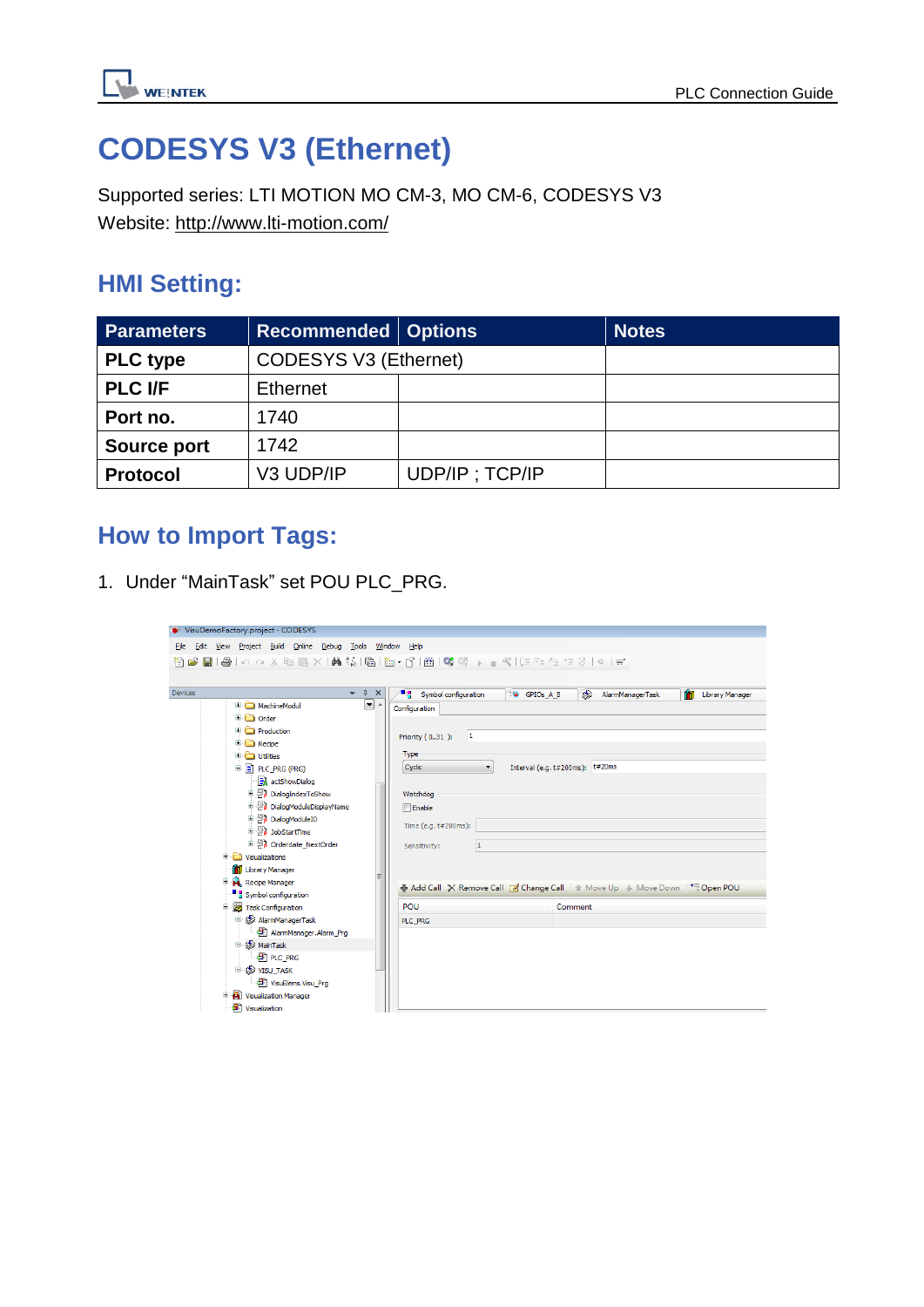

Add "Symbol configuration" into Devices list.



3. Select PLC\_PRG and its tag information is shown, build the project.



#### 4. A \*.xml file is generated in the directory of the project.

| VisuDemoFactory.Device.Application.77b33013-b5cd-4 | 2016/4/29 11:36 | BOOTINFO 檔案            | 43,347 KB       |
|----------------------------------------------------|-----------------|------------------------|-----------------|
| VisuDemoFactory.Device.Application.77b33013-b5cd-4 | 2016/4/29 11:36 | <b>BOOTINFO GUI</b>    | 1 <sub>KB</sub> |
| VisuDemoFactory.Device.Application.77b33013-b5cd-4 | 2016/4/29 11:36 | COMPILEINFO 檔          | 43,347 KB       |
| VisuDemoFactory.Device.Application.xml             | 2016/4/29 11:36 | <b>XML</b> Document    | 29 KB           |
| VisuDemoFactory.project                            | 2016/4/29 19:26 | <b>CODESYS</b> project | 1,362 KB        |
| VisuDemoFactory.project.~u                         | 2016/5/4 11:17  | ~U 檔案                  | 1 <sub>KB</sub> |
| VisuDemoFactory-admin-Weintek-RD-APP1.opt          | 2016/4/29 19:26 | OPT 檔案                 | <b>81 KB</b>    |
| VisuDemoFactory-AllUsers.opt                       | 2016/4/29 19:26 | OPT 檔案                 | 1 <sub>KB</sub> |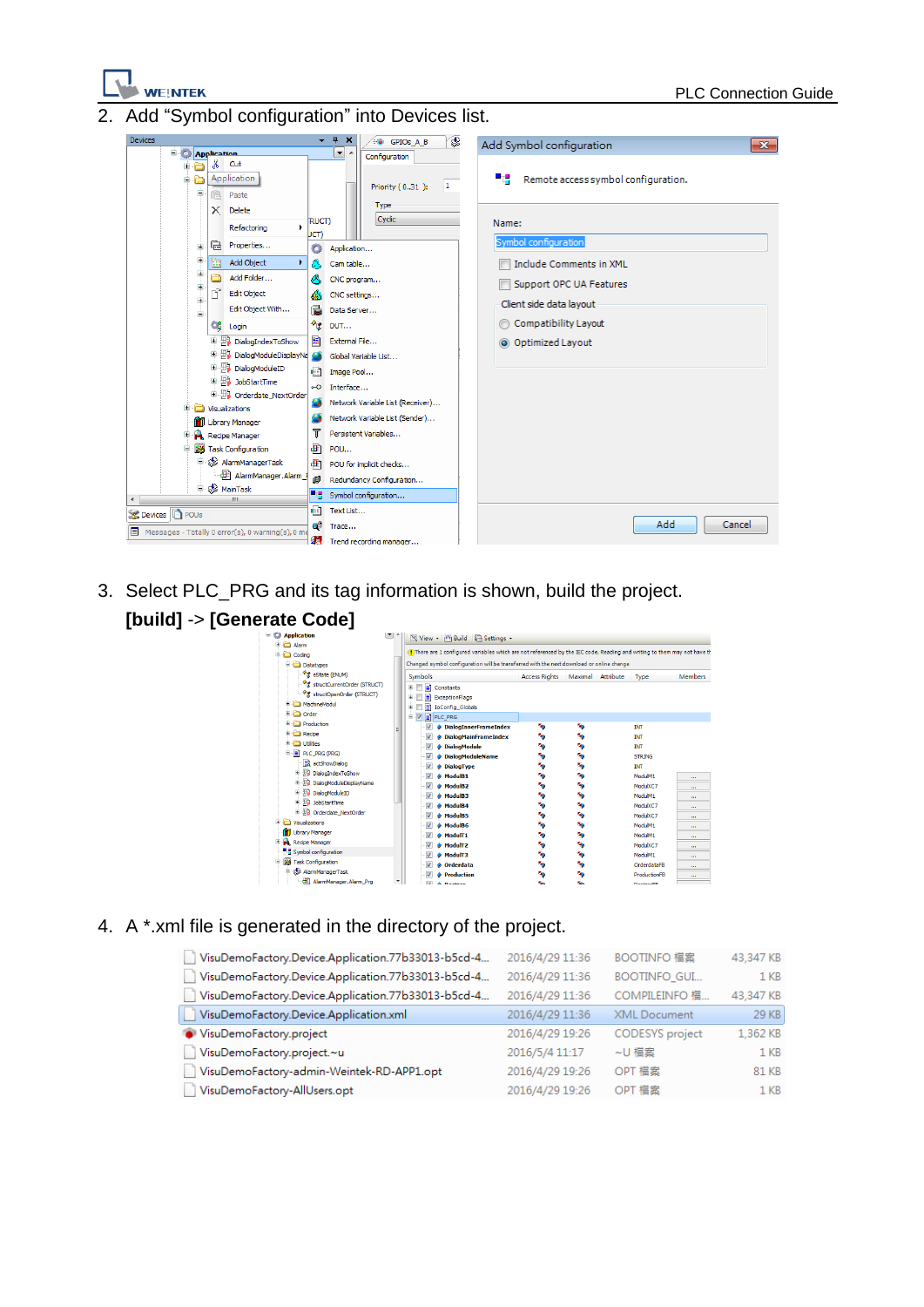

5. In System Parameter Settings click **[New]** to add CoDeSys V3 (Ethernet) driver into the device list and then click **[Import Tags]**, and then select the tag file (.xml) generated by the PLC software.

|                        |       |           |                                            | <b>System Parameter Settings</b> |  |                      |                 |                                                            |
|------------------------|-------|-----------|--------------------------------------------|----------------------------------|--|----------------------|-----------------|------------------------------------------------------------|
| Cellular Data Network  |       |           |                                            | a-Mail<br>Time Sync./DST         |  |                      | Recipe Database |                                                            |
| Device                 | Model |           | General                                    | <b>System</b>                    |  | Remote               | Security        | <b>Extended Memory</b>                                     |
| Device list:           |       |           |                                            |                                  |  |                      |                 | What's my IP?                                              |
|                        |       | Name      |                                            | Location Device Type             |  |                      | Interface       |                                                            |
| - Local HMI            |       | Local HMI |                                            | Local                            |  | cMT3151 (1024 x 768) | ٠               |                                                            |
|                        |       |           | Local Device 4 CODESYS V3 (Ethernet) Local |                                  |  |                      |                 | CODESYS V3 (Ethernet) Ethernet (IP=192.168.2.122, Port=117 |
|                        |       |           |                                            |                                  |  |                      |                 |                                                            |
|                        |       |           |                                            |                                  |  |                      |                 |                                                            |
|                        |       |           |                                            |                                  |  |                      |                 | $\mathcal{P}$                                              |
| $\epsilon$<br>New HML. |       |           | New Device/Server                          |                                  |  | Delete               |                 | Settings                                                   |

6. When the tags are imported successfully, click **[OK]** to leave.